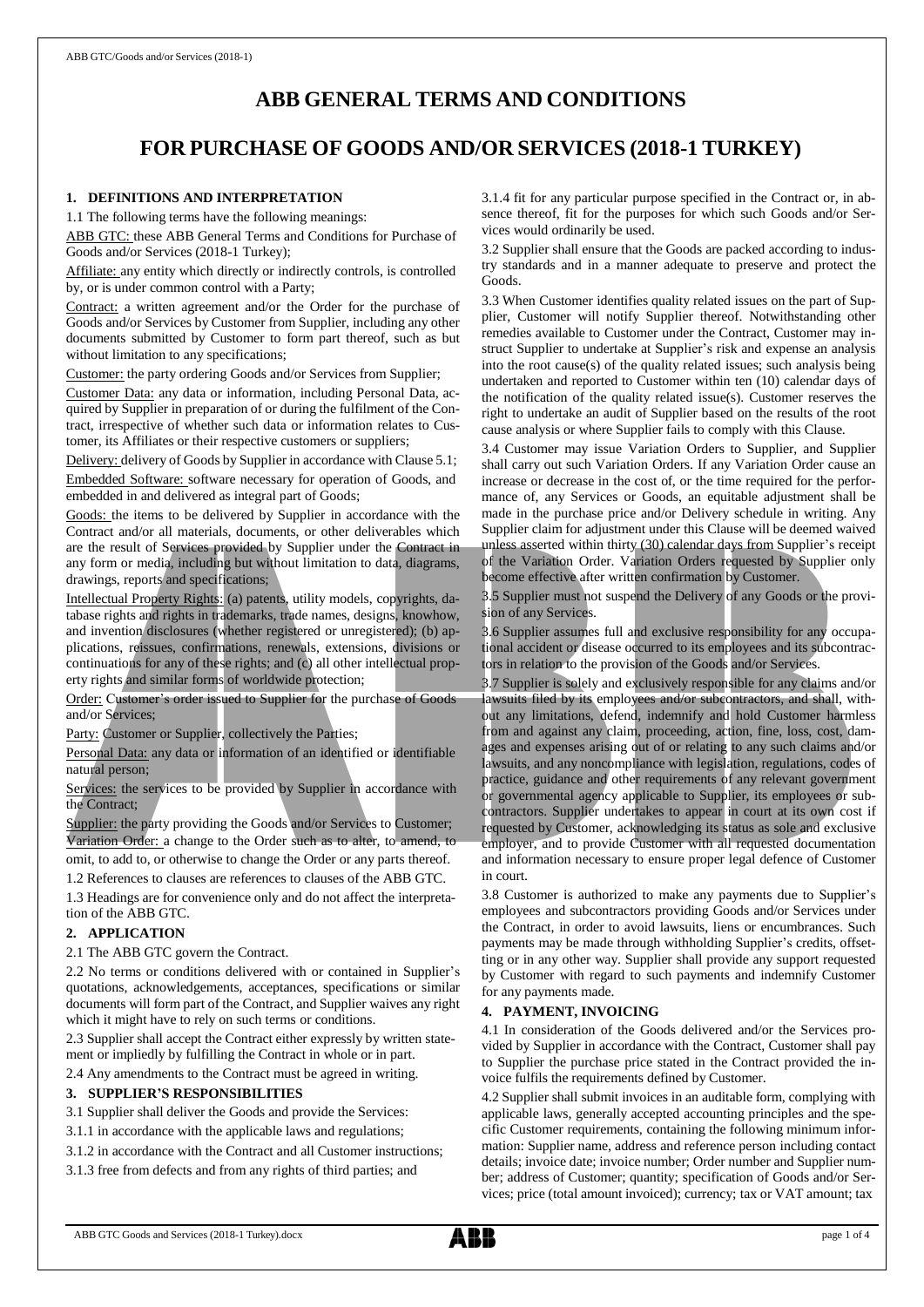or VAT number; Authorized Economic Operator and/or Approved Exporter Authorization number and/or other customs identification number, if applicable; payment terms as agreed.

4.3 Invoices must be sent to the billing address specified in the Contract.

4.4 Customer shall pay the invoice in accordance with the payment terms agreed in the Contract.

4.5 Customer will reimburse expenses only at cost and to the extent agreed in writing.

4.6 Services charged on the basis of hourly rates require written confirmation of Supplier's time sheets by Customer. Supplier shall submit such time sheets to Customer for confirmation as may be instructed by Customer but latest together with any related invoice. Confirmation of time sheets cannot be construed as acknowledgement of any claims. Customer is not obliged to pay invoices based on time sheets which are not confirmed by Customer in writing.

4.7 Customer reserves the right to set off or withhold payment for Goods and/or Services not provided in accordance with the Contract.

#### **5. DELIVERY, PERFORMANCE OF SERVICES**

5.1 Unless agreed otherwise in the Contract, the Goods shall be delivered in accordance with INCOTERMS 2010 FCA, to the place defined in the Contract or, if no such place has been defined, to Customer's place of business.

5.2 The Services shall be provided at the place specified in the Contract or, if no such place has been specified, at Customer's place of business.

5.3 Supplier shall provide no later than at the time of acceptance of the Contract the following minimum information: number of packages and contents, the customs tariff numbers of the country of consignment, and the countries of origin for all Goods. For controlled Goods, the relevant national export control numbers must be indicated and, if the Goods and/or Services are subject to U.S. export regulations, the U.S. Export Control Classification Numbers (ECCN) or classification numbers of the International Traffic in Arms Regulations (ITAR) must be specified. Proofs of preferential origin as well as conformity declarations and marks of the country of consignment or destination are to be submitted without being requested; certificates of origin upon request. Supplier shall state the Order number on all invoices (in particular but not limited to commercial, pro forma or customs invoices).

5.4 The Goods shall be delivered, and Services shall be provided during Customer's business hours unless otherwise requested by Customer.

5.5 Upon Delivery, Supplier (or its appointed carrier) shall provide Customer a delivery note and any other required export and import documents not mentioned in Clause 5.3. If Customer has approved partial delivery, such delivery note shall also include the outstanding balance.

5.6 Ownership of the Goods passes to Customer at Delivery. To the extent that the Goods contain Embedded Software, ownership of such Embedded Software will not pass to Customer, but Supplier shall grant, or – as applicable – shall procure that the third party owner grants, Customer and all users a worldwide, irrevocable, perpetual, transferable, non-exclusive, royalty-free right to use the Embedded Software as integral part of such Goods and/or for servicing either of them.

#### **6. ACCEPTANCE**

6.1 Delivery of Goods or provision of Services may not be deemed to be acceptance of such Goods or Services by Customer. Customer shall have reasonable time to inspect or test the Goods and/or Services and to report any defects to Supplier. If a defect in the Goods and/or Services was not reasonably detectable during the inspection, Customer shall have reasonable time to provide notice of such defect after it has become apparent and/or to reject the Goods and/or Services.

6.2 The Parties may agree on a certain acceptance procedure, in which case acceptance will be subject to Customer's written acceptance statement. Supplier shall inform Customer in writing within a reasonable time period in advance when the Goods and/or Services are ready for acceptance.

6.3 Customer may enforce any remedy defined in the Contract for any rejected Goods or Services.

## **7. DELAY**

If the Delivery of Goods or the provision of Services does not comply with the agreed date(s), Customer may:

7.1 terminate the Contract in whole or in part;

7.2 refuse any subsequent delivery of the Goods or provision of the Services;

7.3 recover from Supplier any expenses reasonably incurred by Customer in obtaining the Goods and/or Services in substitution from another supplier;

7.4 claim damages for any cost, loss, expenses and liquidated damages incurred by Customer which are attributable to Supplier's delay; and

7.5 claim liquidated damages as agreed in the Contract.

## **8. WARRANTY AND REMEDIES**

8.1 Supplier warrants that the Goods and/or Services comply with the Contract, including but without limitation to Supplier's responsibilities as defined in Clause 3.1.

8.2 Supplier warrants that the Goods are new and unused at the date of Delivery and remain free from defects during the warranty period.

8.3 The warranty period is twenty four (24) months from Delivery.

8.4 In case of breach of any warranty which is not remedied within forty eight (48) hours from Customer's notification, or in case of any other breach of the Contract, Customer is entitled to enforce any or more of the following remedies at its discretion and at Supplier's expense:

8.4.1 to give Supplier another opportunity to carry out any additional work necessary to ensure that the Contract is fulfilled, and/or to obtain prompt repair or replacement of the defective Goods and/or Services;

8.4.2 to carry out (or to instruct a third party to carry out) any additional work necessary to make the Goods and/or Services comply with the Contract;

8.4.3 to refuse any further Goods and/or Services;

8.4.4 to claim such damages as may have been sustained by Customer as a result of Supplier's breach of the Contract;

8.4.5 to terminate the Contract; in such event Customer has no obligation to compensate Supplier, and, at Customer's option, Supplier shall pay back to Customer any remuneration received from Customer for the Goods and/or Services and take back the Goods at Supplier's own cost and risk.

8.5 In case of a breach of any warranty, the entire warranty period shall be restarted for the defective Goods/Services from the date the remediation is completed to Customer's satisfaction.

8.6 The rights and remedies available to Customer under the Contract are cumulative and are not exclusive of any rights or remedies available at law or in equity.

#### **9. INTELLECTUAL PROPERTY RIGHTS**

9.1 Subject to Clause 9.2, Supplier hereby grants Customer, or undertakes to procure that Customer is granted, a worldwide, irrevocable, transferable, non-exclusive, royalty-free license to use the Intellectual Property Rights in the Goods, including Embedded Software, if any.

9.2 Supplier herewith assigns to Customer full ownership rights in any Intellectual Property Rights in Goods resulting from the Services. Supplier further agrees, upon Customer's request and at its cost, to take all further steps necessary to perfect Customer's ownership to the Intellectual Property Rights.

9.3 Intellectual Property Rights in any Goods created by or licensed to Supplier prior or outside a Contract (Pre-Existing IPR) will remain vested in Supplier (or the third party owner). To the extent that Pre-Existing IPR are embedded in any Goods resulting from the Services, Supplier grants, or undertakes to procure that the third party owner grants, Customer and its Affiliates a worldwide, irrevocable, transferable, non-exclusive, royalty-free license to use the Pre-Existing IPR as part of such Goods, including the right to improve, develop, market, distribute, sublicense or otherwise use such Pre-Existing IPR.

9.4 Supplier must specify in writing and prior to Delivery all open source software contained in or used by Embedded Software, if any, and request Customer's written approval. Supplier agrees to replace at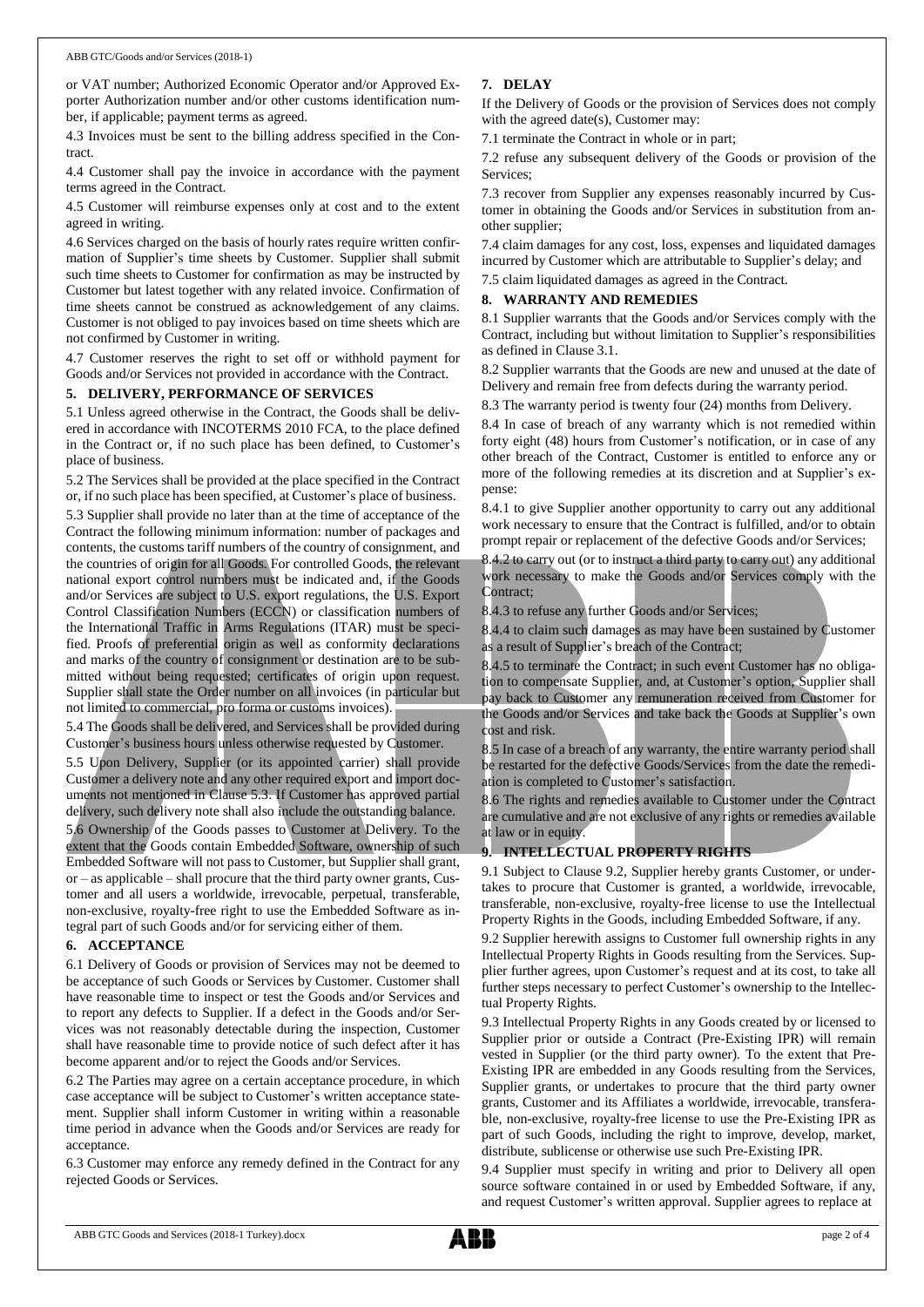its own cost any open source software components rejected by Customer with software of at least the same quality and functionality.

9.5 If any claim is made against Customer that the Goods and/or Services infringe a third party's Intellectual Property Rights, Supplier shall at its cost, but at Customer's discretion (i) procure for Customer and Customer's clients, as the case may be, the right to continue using the Goods and/or Services; (ii) modify the Goods and/or Services so they cease to be infringing; or (iii) replace the Goods and/or Services by non-infringing equivalents. Otherwise, Customer is entitled to terminate the Contract and to reclaim all sums which it has paid to Supplier thereunder.

#### **10. COMPLIANCE, INTEGRITY**

10.1 Supplier shall provide the Goods and/or Services in compliance with all relevant laws, regulations, and codes of practice.

10.2 Supplier and its subcontractors must comply with the ABB List of Prohibited and Restricted Substances and report to Customer the substances contained in the Goods. Supplier must also comply with the reporting and other requirements regarding Conflict Minerals made available under **[www.abb.com](http://www.abb.com/) – Supplying – Material Compliance – ABB Policy and Supplier Requirements** or otherwise and shall provide Customer with documents, certificates and statements as requested. Any statement made by Supplier to Customer (whether directly or indirectly) with regard to materials used for or in connection with the Goods and/or Services will be deemed to be a representation under the Contract.

10.3 Supplier represents and warrants that it is and will remain fully compliant with all applicable trade and customs laws, regulations, instructions, and policies, including, but not limited to, satisfying all necessary clearance requirements, proofs of origin, export and import licenses and exemptions from, and making all proper filings with appropriate governmental bodies and/or disclosures relating to the provision of services, the release or transfer of goods, hardware, software and technology.

10.4 No material or equipment included in or used for the Goods and/or Services must originate from any company or country listed in any relevant embargo issued by the authority in the country where the Goods and/or Services will be used or an authority otherwise having influence over the equipment and material forming part of the Goods and/or Services. If any of the Goods and/or Services are or will be subject to export restrictions, it is Supplier's responsibility to promptly inform Customer in writing of the particulars of such restrictions.

10.5 Both Parties warrant that each will not, directly or indirectly, and that each has no knowledge that other persons will, directly or indirectly, make any payment, gift or other commitment to its customers, to government officials or to agents, directors and employees of each Party, or any other party in a manner contrary to applicable laws (including but not limited to the U. S. Foreign Corrupt Practices Act, the UK Bribery Act 2010 and, where applicable, legislation enacted by member states and signatories implementing the OECD Convention Combating Bribery of Foreign Officials), and shall comply with all relevant laws, regulations, ordinances and rules regarding bribery and corruption. Nothing in the Contract will render either Party or any of its Affiliates liable to reimburse the other for any such consideration given or promised.

10.6 Supplier herewith acknowledges and confirms that Supplier has received a copy of ABB's Code of Conduct and ABB's Supplier Code of Conduct or has been provided information on how to access both ABB Codes of Conduct online under **[www.abb.com/Integrity](http://www.abb.com/Integrity)**. Supplier agrees to perform its contractual obligations in accordance with both ABB Codes of Conduct.

10.7 ABB has established reporting channels where Supplier and its employees may report suspected violations of applicable laws, policies or standards of conduct: Web portal: **[www.abb.com/Integrity](http://www.abb.com/Integrity) – Reporting Channels**; contact details specified on this Web portal.

10.8 Any violation of an obligation contained in this Clause 10 is a material breach of the Contract and entitles the other Party to terminate the Contract with immediate effect and without prejudice to any further rights or remedies available thereunder or at law. Notwithstanding anything to the contrary in the Contract, Supplier shall, without any limitations, indemnify and hold harmless Customer for all liabilities, damages, cost or expenses incurred as a result of any such violation and/or termination of the Contract, or arising from export restrictions concealed by Supplier.

## **11. CONFIDENTIALITY, DATA SECURITY, DATA PROTECTION**

11.1 Supplier shall keep in strict confidence all Customer Data and any other information concerning Customer's or its Affiliates' business, their products and/or their technologies which Supplier obtains in connection with the Goods and/or Services to be provided (whether before or after acceptance of the Contract). Supplier shall restrict disclosure of such confidential material to such of its employees, agents or subcontractors or other third parties as need to know the same for the purpose of the provision of the Goods and/or Services to Customer. Supplier shall ensure that such employees, agents, subcontractors or other third parties are subject to and comply with the same obligations of confidentiality as applicable to Supplier and will be liable for any unauthorized disclosures.

11.2 Supplier shall apply appropriate safeguards, adequate to the type of Customer Data to be protected, against the unauthorised access or disclosure of Customer Data and protect such Customer Data in accordance with the generally accepted standards of protection in the related industry, or in the same manner and to the same degree that it protects its own confidential and proprietary information – whichever standard is higher. Supplier may disclose confidential information to Permitted Additional Recipients (which means Supplier's authorised representatives, including auditors, counsels, consultants and advisors) provided always that (i) such information is disclosed on a strict need-to-know basis, and (ii) such Permitted Additional Recipients sign with Supplier a confidentiality agreement with terms substantially similar hereto or, where applicable, are required to comply with codes of professional conduct ensuring confidentiality of such information. Supplier shall comply with, and ensure that the Permitted Additional Recipients comply with, any security procedure, policy or standard provided to Supplier by Customer or any of its Affiliates from time to time, and in particular with the ABB Cyber Security Requirements for Suppliers as made available under **[www.abb.com/Supplying/Cybersecurity](http://www.abb.com/Supplying/Cybersecurity)**, or as otherwise set out in the Contract.

11.3 Supplier must not (i) use Customer Data for any other purposes than for providing the Goods and/or Services, or (ii) reproduce the Customer Data in whole or in part in any form except as may be required by the Contract, or (iii) disclose Customer Data to any third party, except to Permitted Additional Recipients or with the prior written consent of Customer.

11.4 Supplier shall install and update at its own cost adequate virus protection software and operating system security patches for all computers and software utilized in connection with providing the Goods and/or Services.

11.5 Supplier shall inform Customer without delay about suspicion of breaches of data security or other serious incidents or irregularities regarding any Customer Data.

11.6 Supplier agrees that Customer may provide any information received from Supplier to Affiliates of Customer and to third parties.

11.7 Protection of Personal Data

11.7.1 If Customer discloses Personal Data to Supplier, Supplier shall comply with all applicable data protection laws and regulations. When Supplier discloses any Personal Data to Customer, in addition to its obligation to comply with all applicable data protection laws and regulations, Supplier shall ensure that such disclosure is lawful.

11.7.2 Supplier shall apply appropriate physical, technical and organizational measures to ensure a level of security of Personal Data appropriate to the respective risk and the ability to ensure the ongoing confidentiality, integrity, availability and resilience of processing systems and services.

11.7.3 Supplier agrees that it will not withhold or delay its consent to any changes to this Clause 11 which in Customer's or its Affiliates' reasonable opinion are required to be made in order to comply with